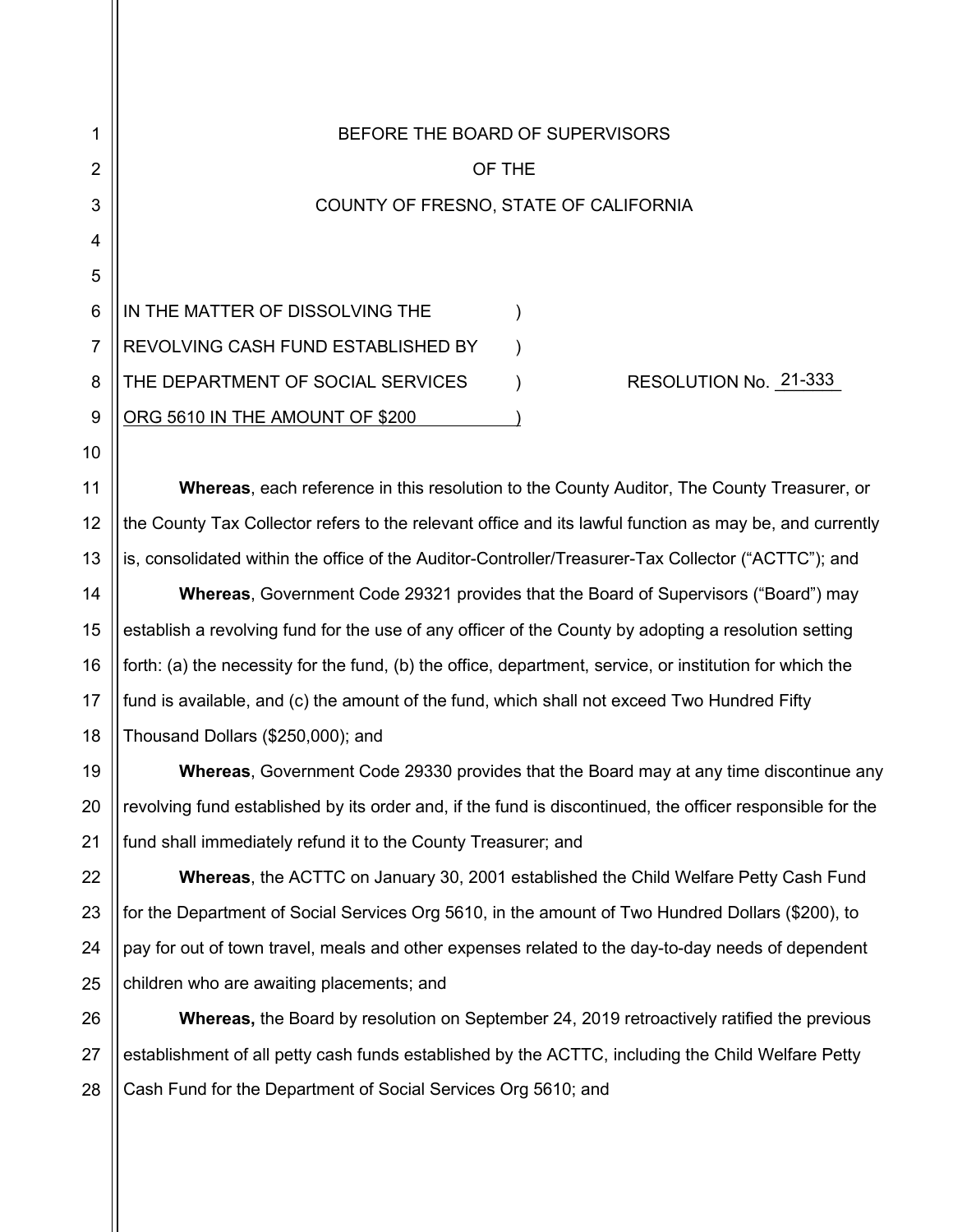**Whereas**, the Department of Social Services no longer uses the Child Welfare Petty Cash Fund to pay for out of town travel, meals and other expenses related to the day-to-day needs of dependent children who are awaiting placements and, instead, uses the County's CalCard to pay for these expenses; and

**Whereas**, the Department of Social Services on June 29, 2021 delivered to the County Auditor a memo explaining the reasons for the discontinuance of the Child Welfare Petty Cash Fund, along with Two Hundred Dollars (\$200), the amount in the Child Welfare Petty Cash Fund, in compliance with Section 5.2 of the County of Fresno Cash Manual; and

**Whereas**, the Department of Social Services requests the Board, pursuant to Government Code section 29330, discontinue the Child Welfare Petty Case Fund for the Department of Social Services Org 5610 as it is no longer necessary.

- 1. **Now, therefore, the Board finds, resolves, and orders as follows:** All of the recitals listed above are true and correct.
- 2. The Board hereby discontinues and dissolves the Department of Social Services org 5610 Child Welfare Petty Cash Fund and directs the Department of Social Services and the County Auditor to take all necessary actions to discontinue and dissolve this Fund.

17

18

//

//

//

//

//

//

//

//

//

//

//

19

20

21

22

23

24

25

26

27

28

1